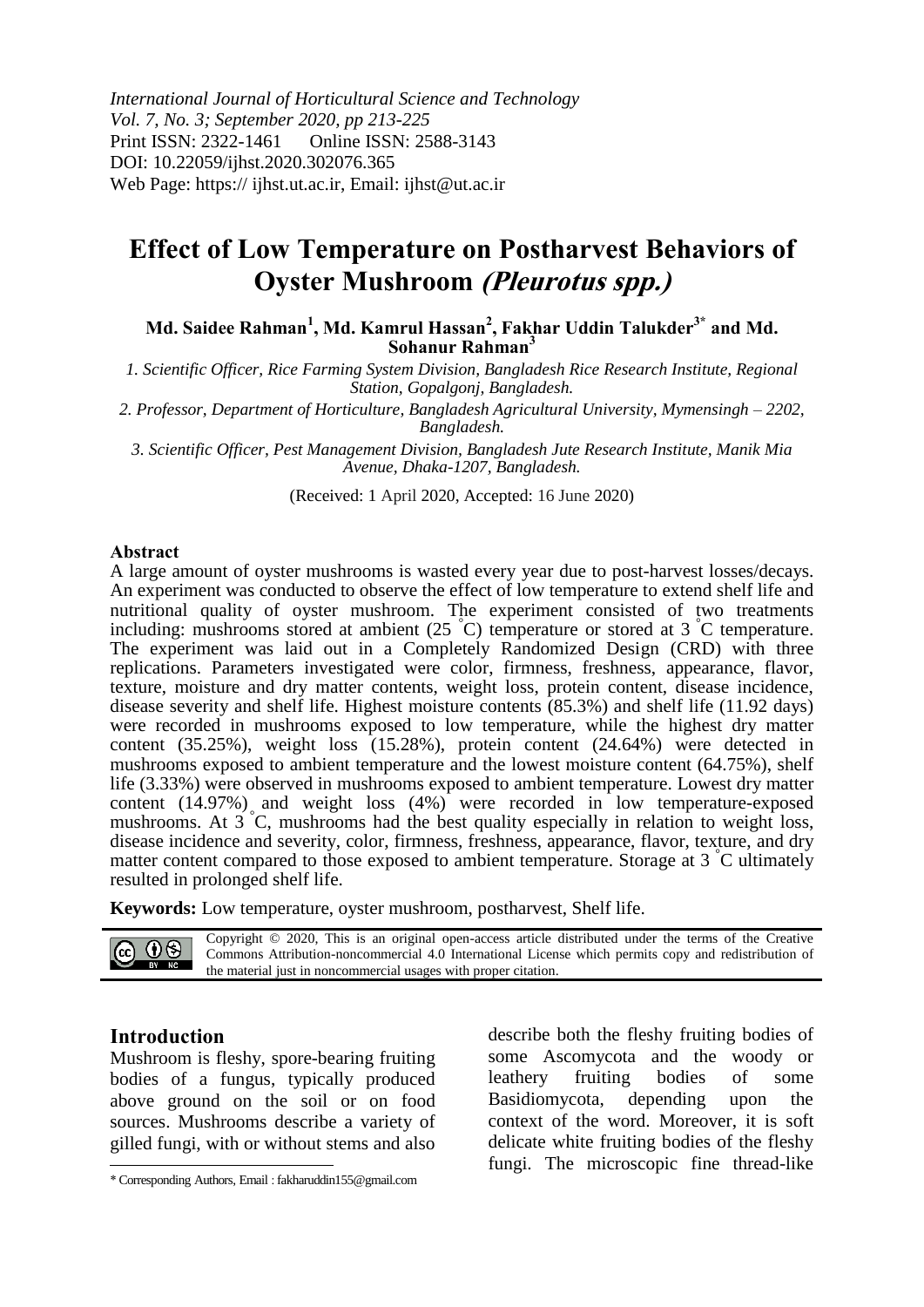bodies called mycelium is the real fungus which grows on the substratum or under the surface of soil. As it lacks in chlorophyll and hence require a substrate for its own absorptive nutrition. Enzymes producing fungi degrade complex organic matter and absorb the soluble substances (Chang and Miles, 2004).

Nowadays mushroom is cultivated all over the world. Mushrooms of the genus *Pleurotus* are commonly called 'Oyster mushrooms'. They are the second most popular mushrooms after button mushroom throughout the world (Atkins FC, 1966). Oyster mushrooms grow over a range of temperature of  $15-30$  °C and thus are suitable for cultivation under both temperate and tropical climatic conditions. In south Asian countries, oyster mushrooms are the most prospective mushrooms (Alam et al., 2007). The productions of four species of oyster mushroom including: *Pleurotus ostreatus*, *P. lorida*, *P. sajor-caju* and *Pleurotus sp.* occurs in every season (January to December) in south Asian countries. In the developed countries, mushrooms have become one of the most important of horticultural crops (Alam and Saboohi, 2016). There are about 5000 different species of mushrooms of which at least 1250 are reported to be edible (Gupta and Sarma, 2004). Grouped with vegetables, mushrooms provide many of the nutritional attribute that are commonly found in meat, beans or grains. Though neither meat nor vegetable, mushrooms are known as the "meat" of the vegetable world (Haas and James, 2009). Besides of its food value it is medicinally effective as antitumor, antibacterial, antiviral and hematological agents and in immune modulating treatments (Weiss, 1999) but also found to possess significant antioxidant capacity.

Nowadays mushrooms are becoming a popular food in daily meal because of their nutritious and medicinal values. Mushrooms are low in calories, fat-free, cholesterol-free, gluten-free, and very low in sodium, yet they

provide important nutrients, including selenium, potassium (8%), riboflavin, niacin, vitamin D and some more. In general, the fruiting bodies of mushrooms contain about 56.8% carbohydrate, 25.0% protein, 5.7% fat and 12.5% ash on a dry weight basis (Ouzouni et al., 2009). Edible mushrooms are recommended by FAO as food, contributing to the protein nutrition for the people of the developing countries that largely depend on cereals. Importantly, edible mushrooms have gained popularity in modern medicine for their pharmaceutical properties (Kovfeen, 2004). Mori and colleagues (1986) observed that mushroom reduces serum cholesterol and high blood pressure. The tumor growth in mice was suppressed by 40-60% through oral administration of edible mushroom. The polysaccharides from oyster mushroom, *Agarics Bosporus*, are found to have antitumor activity. According to Chang (1992), the protein value of dried mushroom is in the range of 30-40% comprising all the essential amino acids. It is also rich in iron, copper, calcium, potassium, vitamin D and folic acid (Alam and Saboohi, 2001). Mushroom can be produced in large quantities in a short time, and it provides more protein per unit area than any other crops (Gupta, 1986).

Shelf life is mostly influenced by five events: light, gas, heat, and humidity transmissions and mechanical stresses. Mushroom contains high proportion of moisture 85 to 95% (Phathak and Yadav, 1998). Like all flashy fruits and vegetables, mushrooms are highly perishable because of their high moisture content and delicate nature, and cannot be stored for more than 24 hours at ambient temperature (Kaushal and Sharma, 1995). Fast spoilage of mushroom during post-harvest is one of the main problems in developing country due to their poor infrastructural facilities. Introduction of low temperature would further refine the modified atmosphere storage for extending the shelf life of mushroom for quite a longer period. Once the fruiting body of mushroom matures, the degradation process starts and it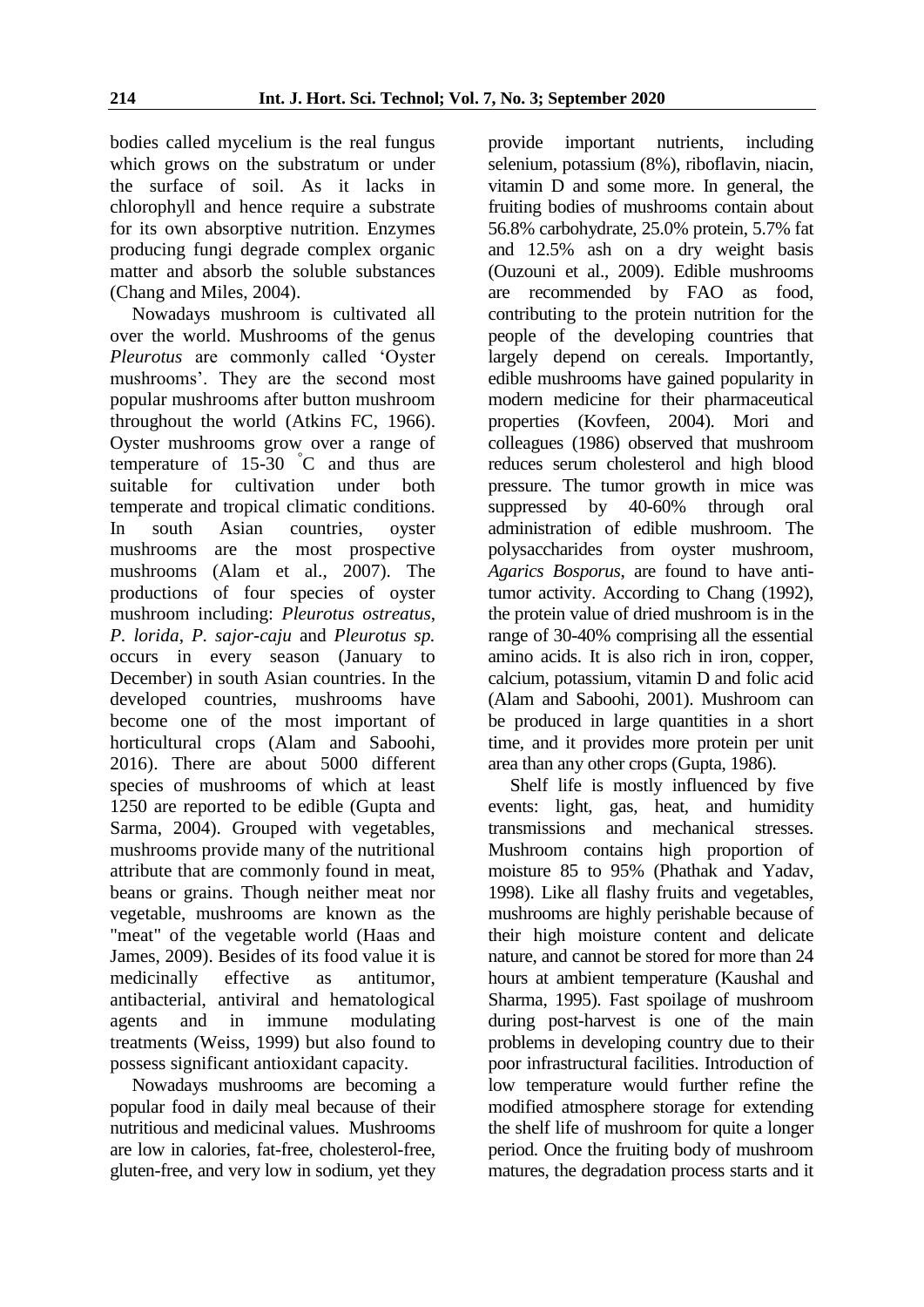becomes inconsumable after a while. The present study was carried out to investigate the effects of low temperatures on physicochemical properties and shelf life of oyster mushroom.

# **Materials and methods**

To study the effect of low temperature on physic-chemical changes and extension of shelf life and maintenance of nutritional quality of oyster mushrooms, the present experiments were carried out at the laboratories of the Department of Horticulture, Soil Science and Plant Pathology of Bangladesh Agricultural University, Mymensingh during the period from 10 February to 15 April, 2016.

# *Atmospheric conditions of storage room*

The temperature and relative humidity of the storage room were recorded daily during the study period with a digital thermo hygrometer (THERMO, TFA, and Germany). In this study  $25 \text{ °C}$  was considered as ambient temperature. The minimum and maximum relative humidity was 46 and 80%, respectively.

# *Experimental materials: Oyster mushroom (Pleurotus spp.)*

The *Pleurotus* mushroom is generally referred as 'Oyster mushrooms'. It is a basidiomycete and belongs to the Genus *Pleurotus*. The fruit bodies of this mushroom are distinctly shell, fan or spatula shaped with different shades of white, cream, grey, yellow, pink or light brown depending on the species. The oyster mushroom is one of the most suitable fungal organisms for producing protein rich foods from various agro wastes without composting. Oyster Mushrooms were collected from Mushroom Development Institute at Savar, Dhaka.

# *Experimental factor and treatments*

This experiment was single factor having two temperatures as indicated in the following

 $T_1$ =Mushroom stored at ambient (25 °C) temperature

T<sub>2</sub>=Mushroom stored at 3  $\degree$ C temperature

# *Experimental design*

The experiment was laid out in the completely randomized design with three replications. 5 mushrooms were placed per each replication. A total of 30 of more or less similar shape and size and free of visible disease symptoms fruiting body of oyster mushroom were used as experimental materials. The postharvest treatments were assigned randomly to the selected fruiting body of oyster mushroom.

# *Methods of application of postharvest treatments*

All of fruiting bodies of mushroom were kept on brown paper and divided into two equal parts containing 15 number of fruiting bodies. The postharvest treatments were randomly assigned to the selected fruiting bodies. At first, five fruiting bodies in each plot were taken. Here, three fruiting bodies were kept for different parameters studies and another two were used for destruction samples at  $3<sup>rd</sup>$  and  $6<sup>th</sup>$  days after storage respectively for analysis. Then the selected fruiting bodies were subjected to the following treatments as per the experimental design.

# *Observation*

During the entire period of storage, the fruiting bodies used in the experiment were observed every day. Data were recorded from different postharvest treatments at an interval of 1 day during storage.

# *Measurements*

# *(A). Physical parameters 1. Color*

Days required to reach different stages of color during storage were determined objectively using numerical rating scale of 1-4, where  $1 =$  Pure White,  $2 =$  Slightly Brown,  $3 = Brown$ ,  $4 = Black$ . Mushroom color has been usually measured using the L value of the Hunter scale (Jolivet et al.,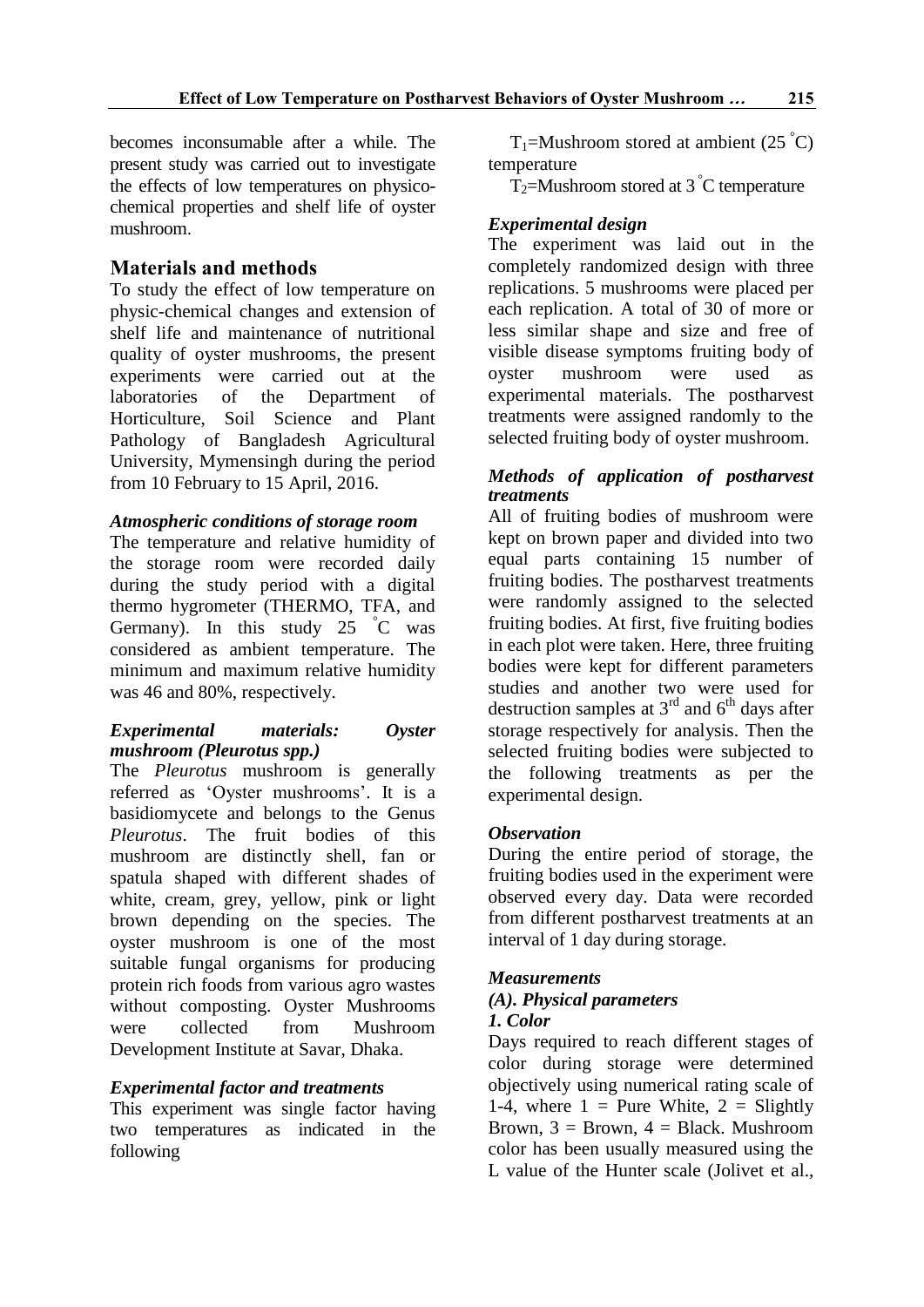1998; Brennan et al., 2000; Cliffe-Byrnes and O'Beirne, 2007).

### *2. Firmness*

Storing mushrooms at low temperature maintains firmness (Burton and Noble, 1993). Days required to reach different stages of firmness during storage and ripening were determined using numerical rating scale of 1-4, where  $1 =$  Firm,  $2 =$ Slightly Soft,  $3 = Soft$ ,  $4 = Very Soft$  and totally unfit for consumption.

# *3. Freshness*

Storing mushrooms at low temperature maintains freshness (Umiecka, 1986). Days required to reach different stages of freshness during storage and ripening were determined using numerical rating scale of ,1-4, where  $1 =$  Excellent,  $2 =$  Good,  $3 =$ Fair,  $4 =$  Poor.

# *4. Appearance*

Days required to reach different stages of appearance during storage and ripening were determined using numerical rating scale of 1-4, where  $1 =$ Excellent,  $2 =$ Good,  $3 = \text{Fair}, 4 = \text{Poor}.$ 

# *5. Texture*

Heat treatment like drying affects texture of various products like oyster mushroom (Kotwaliwale et al., 2007). Days required to reach different stages of shrinkage during storage and ripening were determined using numerical rating scale of 1-4, where 1 = Firm, 2 = Slightly Soft,  $3 =$ Soft,  $4 = \text{Very Soft.}$ 

### *6. Flavor*

Days required to reach different stages of flavor during storage were determined using numerical rating scale of 1-4 where, 1  $=$ Excellent, 2  $=$ Slightly Odor (Acceptable),  $3 =$ Odor,  $4 =$ Rotten.

### *7. Estimation of total weight loss*

Storing mushrooms at low temperature reduces weight loss (Woznaik and Gapinski, 1996 c). Initially the fruiting bodies of each replication were weighed using an electrical balance and kept for

storage. Percentage of total weight loss was calculated at  $3<sup>rd</sup>$  and  $6<sup>th</sup>$  days of storage using the following formula:

Weight loss 
$$
(\%) = \frac{IW - FW}{IW} \times 100
$$

where,

IW= Initial weights (g) of fruiting bodies and

 $FW = Final$  fruit weight (g) of fruiting bodies

### *8. Estimation of moisture content*

The initial moisture content of mushroom was calculated by the AOAC method No. 934.06 (AOAC, 2000). Ten grams of fruit pulp was weighed in a porcelain crucible (which was previously cleaned, dried and weighed) from each treatment and replications. The crucible was placed in electric oven at 800 °C for 72 hours until the weight became constant. It was then cooled in desiccators and weighed again.

Percentage of moisture content was calculated by using the following formula:

Moisture content 
$$
(\%) = \frac{IW-FW}{IW} \times 100
$$

where,

IW= Initial fruit weights (g) of mushroom fruiting bodies and

FW= Final fruit weight (g) of mushroom fruiting bodies

### *9. Estimation of dry matter content*

Percentage of dry matter content of the pulp was calculated from the data obtained during moisture estimation using the following formula:

Dry matter  $(\%)=(100 - \% \text{ moisture content})$ 

# *(B). Chemical parameters*

# *1. Total protein percentage*

Chemical analysis was performed in the laboratory of the Department of Soil Science, Bangladesh Agricultural University, Mymensingh. The total protein was estimated using the modified micro-Kjeldahl method (AOAC, 1980). The principle of protein estimation is based on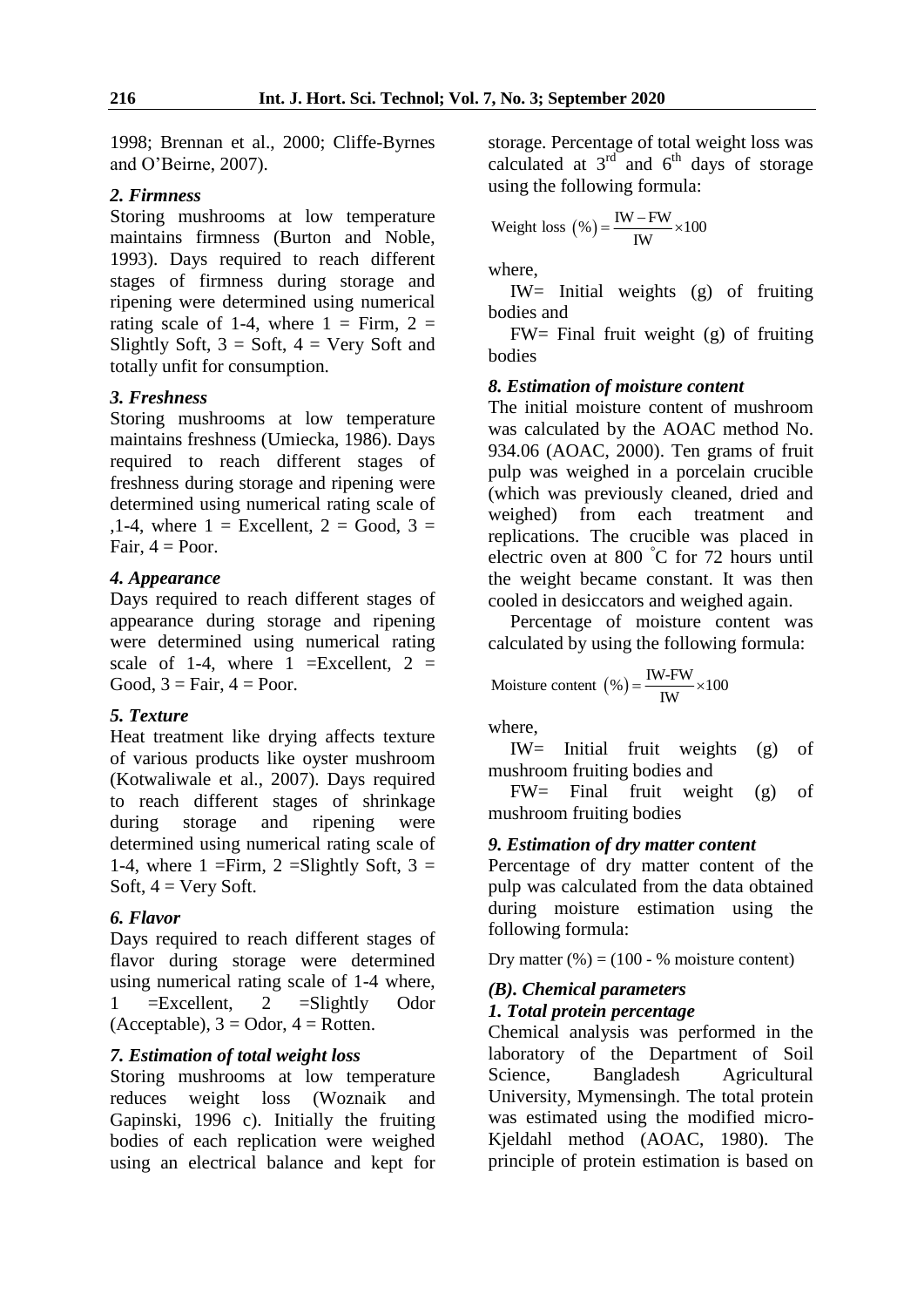estimating the nitrogen content of the material and then multiplying the nitrogen value by 6.25. This is referred to as crude protein content, since the non-protein nitrogen (NPN) present in the material was taken into consideration in the present investigation.

Kejldahl method depends on the fact that organic nitrogen, when digested with concentrated sulphuric acid is converted into ammonium sulphate. Ammonia liberated by making the solution alkaline is distilled into a known volume of standard boric acid, which is then back titrated. Reagents required include: (1) Kjel Tab. Catalyst mixture (potassium sulphate + selenium), (2) Concentrated sulphuric acid (H2SO4) solution, (3) 2% Boric acid (H3B04) solution, (4) Hydrochloric acid (0.1N HC1) solution, (5) 40% sodium hydroxide solution (NaOH), (6) Mixed indicator (Methyl red and Methylene blue) and (7) Hydrogen peroxide (11202). 100 mg of dried ground fruiting body sample was taken in weighing paper and measured accurately. It was poured into a 75 mL clean Kjeldahl flask, to which 3 mL conc.  $H<sub>2</sub>SO<sub>4</sub>$ , 1 gel tab., 2 mL  $H<sub>2</sub>O<sub>2</sub>$  and 2-3 glass balls were added. The sample mixture was heated at 370 °C for 1 hr over a preheated heater. When the sample color became color less (white) then the digestion of the sample was completed. The digested sample was cooled at room temperature  $(25 \degree C)$  and diluted to 75 mL solution. 10 ml of the digested diluted sample solution was taken in a distillation apparatus with 10 mL 40% NaOH. The distillate (about 60 mL) was collected in a conical flask containing 10 mL 2% boric acid solution and 2 drops of mixed indicator (methyl red and methyl blue). The total distillate was collected and titrated with standardized HC1 solution (0.1N HC1). The amount of nitrogen was calculated according to the following equation:

Nitrogen % =  $\frac{\text{Ts-Tb} \times \text{strength of HCL acid} \times 0.014 \times 7.5}{\times 100}$ itrogen % =  $\frac{28.16 \times 10^{-4} \text{ m/s}}{400 \text{ kg}}$  weight of sample  $=\frac{18-10\times \text{strength of HCL} \text{acid} \times 0.014 \times 7.5}{\times}$ 

where,

Ts= Titre value of the sample in mL

 $Tb = T$  itre value of the blank in mL

Strength of the HC1 acid  $= 0.1N$ 

The % nitrogen of the sample was multiplied by 6.25 to obtain the total crude protein present in the sample. Methods described by Ranganna (1994) were taken into consideration for the protein content determination.

# *(C). Microbial characters 1. Assessment of disease incidence*

The fruiting bodies were critically examined for the appearance of rot. The incidence of rot was recorded every day. The first count was made at the first day of the storage. The rots on fruiting body were identified by the visual comparison with those of the symptoms (cottony growth,

soft rot and decay) already published. The incidence of fruiting body rot was calculated by using following formula:

Diseases incidence =

Number of Infected Fruiting Bodies<br>Total Number of Fruiting Bodies Under Study

# *(D). Estimation of shelf life*

Shelf life of mushroom fruiting bodies as influenced by different postharvest storage treatments was calculated by counting the days till retaining optimum marketing and eating qualities.

# *Statistical analysis*

The collected data on various parameters were statistically analyzed using MSTAT statistical package. The mean of different parameters was compared by DMRT<br>(Duncans' Multiple Range Test) as Multiple Range Test) as described by Gomez and Gomez, 1984. The significance of difference between the pairs of means was compared by least significant difference (LSD) test at the 1% and 5% levels of probability.

# **Results**

The data obtained from different characteristics of physical, chemical, microbial properties and shelf life of oyster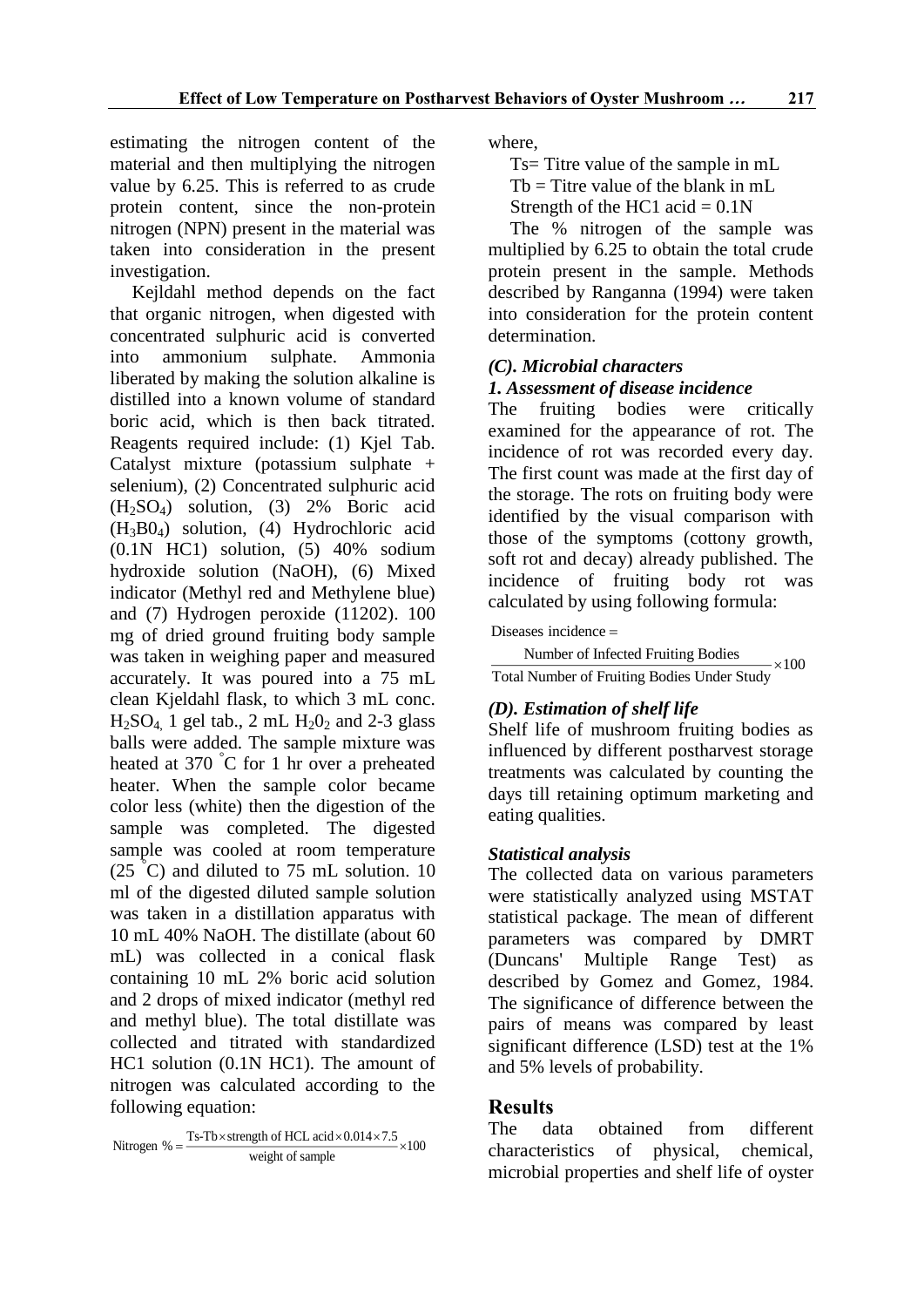mushroom were recorded during storage period at ambient and low temperatures.

### *(A). Physical changes 1. Color*

Color is one of the important characters for determination of quality of edible mushroom. During postharvest life the color is changed from pure white to black. Significant variation was found in respect of color of mushroom fruiting bodies at 2 to 7 days after storage (DAS). Higher color score (3.59) was observed at ambient temperature at 7 DAS and lower color score (1.92) was observed at low temperature (7 DAS) (Table 1).

### *2. Firmness*

Firmness is one of the important criteria for determination of quality of edible mushroom. During postharvest the firmness changes from hard to soft state. Significant variation was found in respect of firmness of mushroom fruiting bodies during 2 to 7 DAS. The higher firmness score (3.25) was observed at ambient temperature and lowest firmness score (1.83) was observed at low temperature  $(T<sub>2</sub>)$  (Table 2).

### *3. Freshness*

Variation among the treatment means in respect of freshness of mushroom was significant at 2 to 7 days after storage due to exposure to ambient and low temperatures. The minimum freshness score (1.83) was observed in fruits kept in low temperature  $(T_2)$  at  $7<sup>th</sup>$  DAS. The maximum freshness score (3.75) was observed in mushroom fruiting bodies kept in ambient temperature  $(T_1)$  at  $7<sup>th</sup>$  DAS (Table 3).

**Table 1. Effect of temperature during storage on colour of oyster mushroom**

| <b>Treatment</b>    | Colour at different days after storage (DAS) |           |           |           |           |           |          |  |  |  |
|---------------------|----------------------------------------------|-----------|-----------|-----------|-----------|-----------|----------|--|--|--|
|                     |                                              |           |           | IJ4       |           |           | D-       |  |  |  |
|                     | 0.00                                         | .75       | 1.92      | 2.42      | 2.84      | 3.25      | 3.59     |  |  |  |
| T <sub>2</sub>      | 1.00                                         | 1.00      | 1.08      | 1.42      | 1.58      | 1.75      | 1.92     |  |  |  |
| LSD <sub>0.05</sub> |                                              | 0.067     | 0.131     | 0.157     | 0.217     | 0.278     | 0.295    |  |  |  |
| LSD0.01             |                                              | 0.092     | 0.181     | 0.217     | 0.299     | 0.383     | 0.406    |  |  |  |
| Level of sign.      | ND                                           | $3.375**$ | $4.158**$ | $5.970**$ | $9.413**$ | $13.65**$ | 16.683** |  |  |  |

 $**$  = Significant at 1% level of probability, ND= Statistical analysis not done

 $T_1$  = Ambient temperature,  $T_2$  = Low temperature (3<sup>0</sup>C)

1 = Pure white, 2 = Slightly brown, 3 = Brown, 4 = black

| Table 2. Effect of temperature during storage on firmness of oyster mushroom |  |  |  |
|------------------------------------------------------------------------------|--|--|--|
|------------------------------------------------------------------------------|--|--|--|

| Treatment            |      |           |          |                | Firmness at different days after storage (DAS) |                |           |
|----------------------|------|-----------|----------|----------------|------------------------------------------------|----------------|-----------|
|                      | D,   |           | V3       | $\mathbf{D}_4$ | $\mathbf{D}_5$                                 | $\mathbf{D}_6$ |           |
|                      | .00. | .75       | 1.92     | 2.25           | 2.50                                           | 2.84           | 3.25      |
| $T_{2}$              | 00.  | .00.      | 1.42     | 1.50           | 1.75                                           | 1.75           | 1.83      |
| LSD <sub>0.05</sub>  |      | 0.128     | 0.164    | 0.186          | 0.194                                          | 0.232          | 0.186     |
| LSD <sub>0.01</sub>  |      | 0.177     | 0.226    | 0.256          | 0.267                                          | 0.320          | 0.256     |
| Level of significant | ND   | $3.375**$ | $.485**$ | $3.353**$      | $3.375**$                                      | $7.063**$      | $12.01**$ |

 $**$  = Significant at  $1\%$  level of probability, ND= Statistical analysis not done

1 = Firm, 2 = slightly soft, 3 = Soft, 4 = Very Soft and totally unfit for consumption.

 $T_1$  = Ambient temperature,  $T_2$  = Low temperature (3<sup>0</sup>C)

|  |  |  |  |  | Table 3. Effect of temperature during storage on freshness of oyster mushroom |
|--|--|--|--|--|-------------------------------------------------------------------------------|
|  |  |  |  |  |                                                                               |

| <b>Treatment</b>     |      | Freshness at different days after storage (DAS) |           |           |          |          |            |  |  |  |
|----------------------|------|-------------------------------------------------|-----------|-----------|----------|----------|------------|--|--|--|
|                      |      |                                                 | D٠        | D.        |          |          | D-         |  |  |  |
|                      | .00  | .75                                             | 2.00      | 2.67      | 3.08     | 3.50     | 3.75       |  |  |  |
| $T_{2}$              | 00.1 | 1.00                                            | 1.08      | 1.42      | 1.58     | 1.75     | 1.83       |  |  |  |
| LSD <sub>0.05</sub>  |      | 0.131                                           | 0.155     | 0.201     | 0.224    | 0.294    | 0.278      |  |  |  |
| LSD <sub>0.01</sub>  |      | 0.181                                           | 0.213     | 0.277     | 0.309    | 0.404    | 0.383      |  |  |  |
| Level of significant | ND   | $3.37**$                                        | $5.051**$ | $9.375**$ | 13.500** | 18.428** | $22.061**$ |  |  |  |

\*\* = Significant at 1% level of probability ND= Statistical not done  $1 =$  Excellent,

 $2 = Good$ ,  $3 = Fair$ ,  $4 = Poor$ ,  $T_1 = Ambient temperature$ ,  $T_2 = Low temperature (3<sup>0</sup>C)$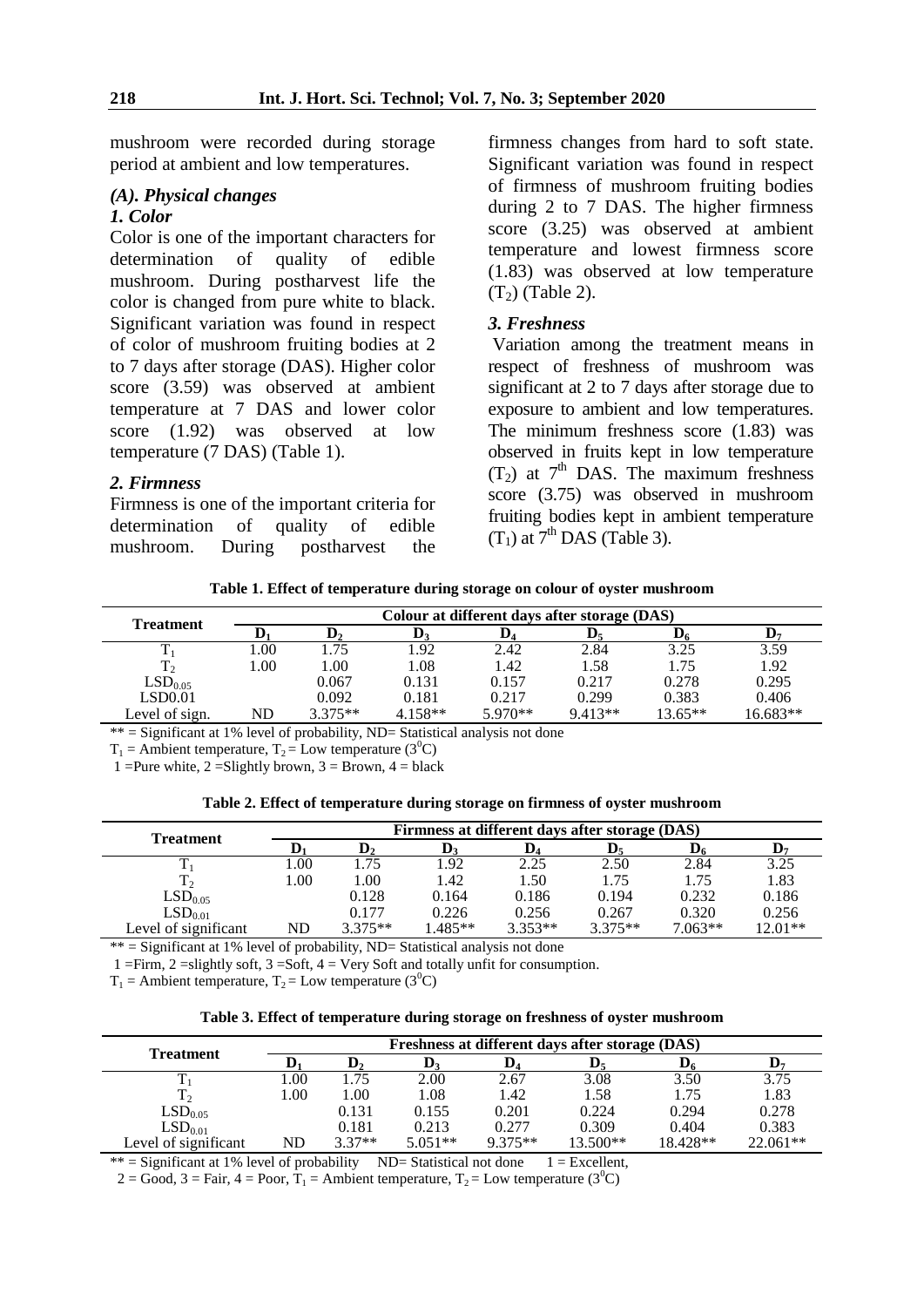### *4. Appearance*

The highest appearance score (3.67) was observed at ambient temperature  $(T_1)$  at 7 DAS and the lowest score  $(1.75)$  was observed at low temperature  $(T_2)$  at 7 the same time (Table 4).

### *5. Flavour*

Temperature had significant effects on flavour of oyster mushroom during 2 to 7 DAS. The highest flavour score (3.42) was recorded at ambient temperature  $(T_1)$  at 7 DAS and the lowest score (1.83) was observed at low temperature  $(T_2)$  at 7 DAS (Table 5).

### *6. Texture*

Texture is one of the important criteria for determination of edible mushroom quality. The texture changes from firm to very soft during post-harvest. In this present investigation a significant effect of temperature was found on texture score of mushroom during storage. As can be seen in the Table 4, it was detected that the texture changes occurred at faster rate (3.50 DAS) in ambient temperature whereas the rates were slower in those mushroom held in low temperature (Table 6).

|  | Table 4. Effect of temperature during storage on appearance of oyster mushroom |  |  |  |  |
|--|--------------------------------------------------------------------------------|--|--|--|--|
|--|--------------------------------------------------------------------------------|--|--|--|--|

| <b>Treatment</b>     |      | Appearance at different days after storage (DAS) |                |                |                  |                |                           |  |  |  |
|----------------------|------|--------------------------------------------------|----------------|----------------|------------------|----------------|---------------------------|--|--|--|
|                      |      | D,                                               | $\mathbf{D}_3$ | $\mathbf{D}_4$ | $\mathbf{D}_{5}$ | $\mathbf{D}_6$ | $\mathbf{D}_{\mathbf{z}}$ |  |  |  |
|                      | 1.00 | 1.58                                             | 2.00           | 2.67           | 3.00             | 3.34           | 3.67                      |  |  |  |
| T <sub>2</sub>       | 1.00 | 0.00                                             | 1.00           | 1.17           | 1.42             | 1.58           | 1.75                      |  |  |  |
| LSD <sub>0.05</sub>  |      | 0.095                                            | 0.137          | 0.155          | 0.164            | 0.188          | 0.221                     |  |  |  |
| LSD <sub>0.01</sub>  |      | 0.131                                            | 0.189          | 0.213          | 0.226            | 0.259          | 0.304                     |  |  |  |
| Level of significant | ND   | $2.04**$                                         | $3.24**$       | $3.60**$       | $4.28**$         | $5.43**$       | $6.61**$                  |  |  |  |

\*\* = Significant at 1% level of probability ND= Statistical analysis is not done  $1 =$  Excellent,  $2 =$  Good,  $3 =$ Fair,  $4 = \text{Poor } T_1 = \text{Ambient temperature}, T_2 = \text{Low temperature } (3^0\text{C}).$ 

| <b>Treatment</b>        | Flavour at different days after storage (DAS) |                |          |                |                |           |                |  |  |
|-------------------------|-----------------------------------------------|----------------|----------|----------------|----------------|-----------|----------------|--|--|
|                         |                                               | $\mathbf{D}_2$ | D,       | $\mathbf{D}_4$ | $\mathbf{D}_5$ | $D_6$     | $\mathbf{D}_7$ |  |  |
| $T_1$                   | 1.00                                          | 1.67           | 2.09     | 2.42           | 2.75           | 3.25      | 3.42           |  |  |
| T <sub>2</sub>          | 1.00                                          | 1.00           | 1.00     | 1.17           | 1.50           | 1.75      | 1.83           |  |  |
| LSD <sub>0.05</sub>     |                                               | 0.095          | 0.155    | 0.166          | 0.188          | 0.186     | 0.246          |  |  |
| LSD <sub>0.01</sub>     |                                               | 0.131          | 0.213    | 0.229          | 0.259          | 0.256     | 0.339          |  |  |
| Level of<br>significant | ND                                            | $2.673**$      | $7.06**$ | $9.33**$       | $9.375**$      | $13.50**$ | $15.07**$      |  |  |

 $**$  = Significant at 1% level of probability, ND= Statistical not done

 $T_1$  = Ambient temperature,  $T_2$  = Low temperature (3<sup>o</sup>C). 1 = Excellent, 2 = Good, 3 = Fair, 4 = Poor

**Table 6. Effect of temperature during storage on texture of oyster mushroom**

|                      |      |           |          |                | Texture at different days after storage (DAS) |                |            |
|----------------------|------|-----------|----------|----------------|-----------------------------------------------|----------------|------------|
| <b>Treatment</b>     | D    | D,        | D,       | $\mathbf{D}_4$ | $\mathbf{D}_{5}$                              | $\mathbf{D}_6$ | D,         |
|                      | L.00 | 1.83      | 2.00     | 2.42           | 2.67                                          | 3.00           | 3.50       |
| T <sub>2</sub>       | 1.00 | 1.00      | 1.17     | 1.33           | 1.67                                          | 2.00           | 2.17       |
| LSD <sub>0.05</sub>  |      | 0.155     | 0.216    | 0.171          | 0.099                                         | 0.355          | 0.310      |
| LSD <sub>0.01</sub>  |      | 0.213     | 0.297    | 0.235          | 0.136                                         | 0.489          | 0.427      |
| Level of significant | ND   | $4.158**$ | $4.16**$ | $7.096**$      | $6.030**$                                     | $6.000**$      | $10.693**$ |

\*\* = Significant at 1% level of probability,  $T_1 =$  Ambient temperature,  $T_2 =$  Low temperature (3<sup>0</sup>C), 1 = Firm, 2  $=$ Slightly Soft, 3 = Soft, 4 = Very Soft, ND $=$ statistical analysis is not done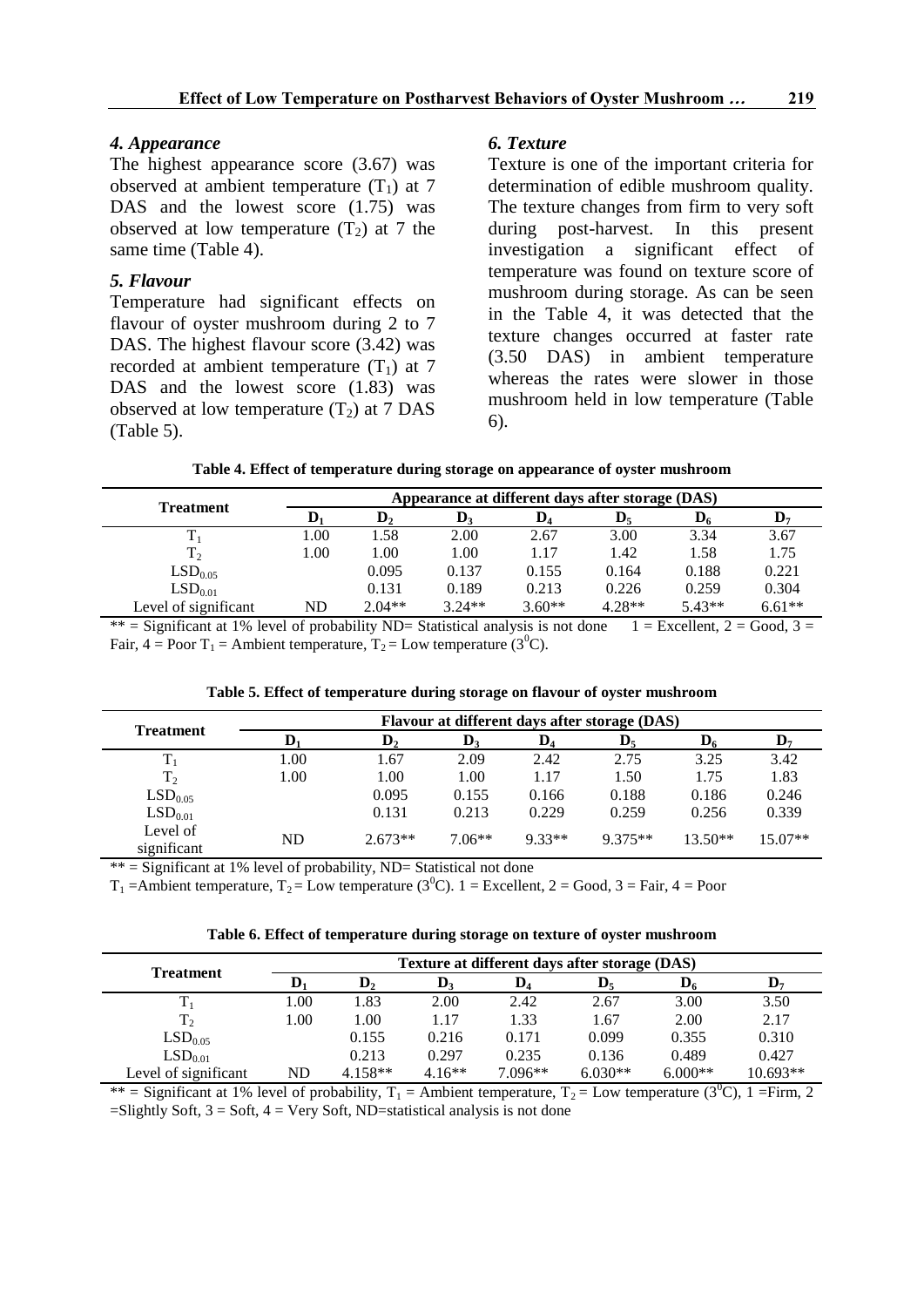#### *7. Moisture content*

Significant variations were found in moisture content at 3 and 6 DAS due to different temperature. Moisture content of the mushroom was the highest (85.03%) in those held in low temperature  $(T_2)$  at 3 DAS. On the other hand, the lowest moisture content (64.75%) was found at ambient temperature  $(T_1)$  at 6 DAS (Table 7).

#### *8. Dry matter content*

Dry matter content varied significantly due to the effect of different temperatures at 3 and 6 DAS. It was observed that the percentage of dry matter content increased as a result of longer storage duration. The highest dry matter content (35.25%) was found in mushroom stored at ambient temperature  $(T_1)$  and the lowest dry matter content (14.97%) was found at low temperature  $(T_2)$  at 3 DAS (Table 8).

#### *9. Weight loss*

Highly significant effects, on percentage of weight loss of mushroom were observed due to the exposure to different temperatures 3 and 6 DAS. Significantly, the maximum (15.28%) weight loss was found at ambient temperature  $(T_1)$  at 6 DAS and the minimum (4.00%) weight loss was recorded at low temperature  $(T_2)$  3 DAS (Fig. 1).

**Table 7. Effect of temperature on moisture content (%) and dry matter content of oyster mushroom at 3 and 6 days after storage**

| Moisture content $(\% )$ at 3 and 6 days after storage |           |  |  |  |  |  |
|--------------------------------------------------------|-----------|--|--|--|--|--|
| D <sub>2</sub>                                         | $D_6$     |  |  |  |  |  |
| 76.79                                                  | 64.75     |  |  |  |  |  |
| 85.03                                                  | 75.21     |  |  |  |  |  |
| 0.325                                                  | 0.317     |  |  |  |  |  |
| 0.448                                                  | 0.437     |  |  |  |  |  |
| 407.880**                                              | 656.470** |  |  |  |  |  |
|                                                        |           |  |  |  |  |  |

\*\* = Significant at 1% level of probability,  $T_1$  = Ambient temperature,  $T_2$  = Low temperature (3<sup>0</sup>C)

| Table 8. Effect of temperature on dry matter content of oyster mushroom at 3 and 6 days after storage |  |  |
|-------------------------------------------------------------------------------------------------------|--|--|
|                                                                                                       |  |  |

| <b>Treatment</b>     | $(\%)$ Dry matter content at different days after storage |           |  |
|----------------------|-----------------------------------------------------------|-----------|--|
|                      | $\mathbf{D}_3$                                            | D6        |  |
|                      | 23.21                                                     | 35.25     |  |
| T <sub>2</sub>       | 14.97                                                     | 24.79     |  |
| LSD <sub>0.05</sub>  | 0.923                                                     | 0.620     |  |
| LSD <sub>0.01</sub>  | 1.272                                                     | 0.854     |  |
| Level of significant | 407.880**                                                 | 656.470** |  |

\*\* = Significant at 1% level of probability,  $T_1$  = Ambient temperature,  $T_2$  = Low temperature (3<sup>0</sup>C)



**Fig. 1. Effect of temperature on total weight loss of mushroom**  $(T_1 =$  Ambient temperature,  $T_2 = 3$  °C temperature)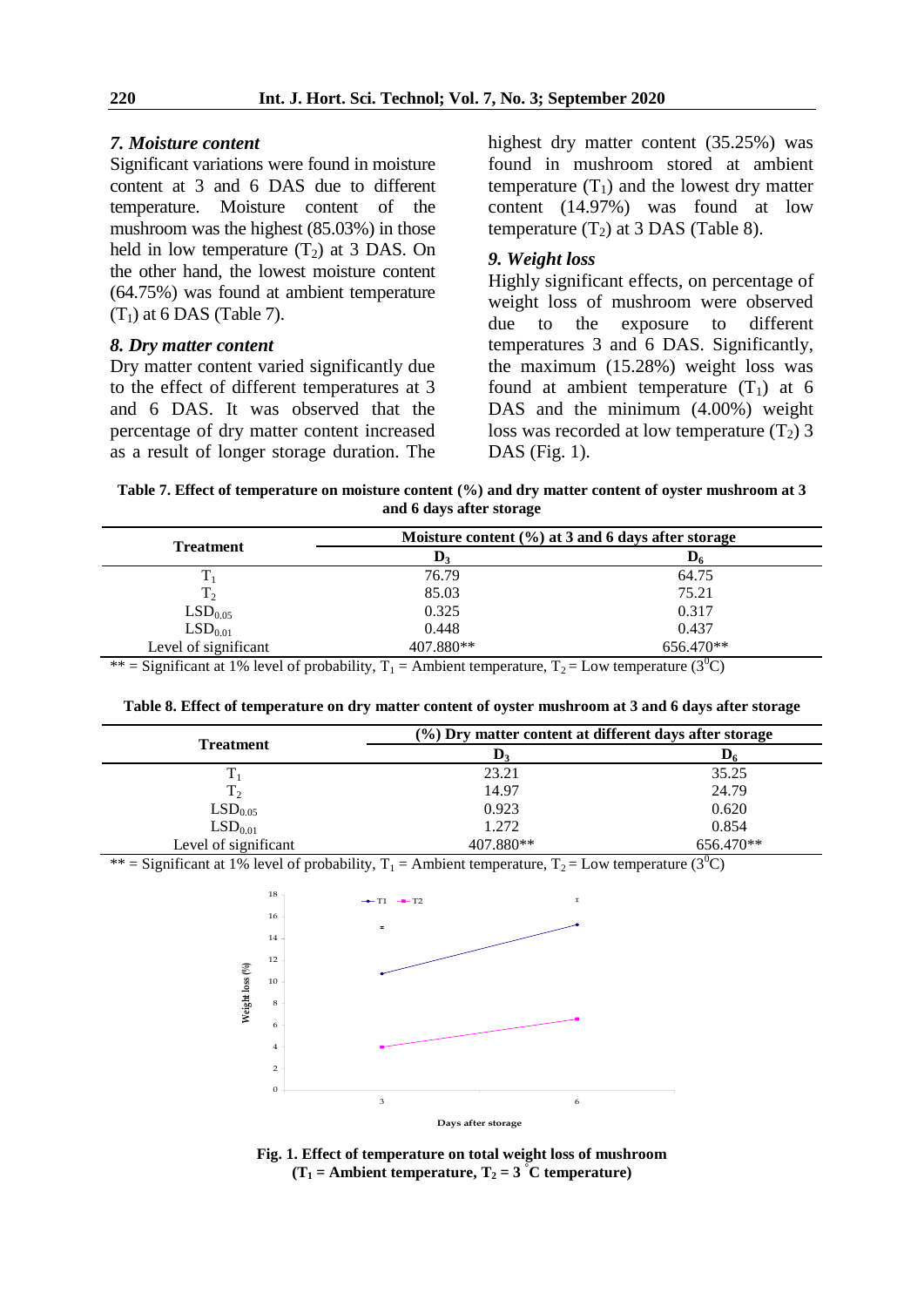# *(B). Chemical characters of mushroom during storage*

# *1. Total protein content*

The total protein content of mushroom fruiting bodies was significantly influenced by different temperatures at 3 and 6 DAS. It was observed that the percentage of protein content decreased as a result of longer storage duration (Table 9).

# *(C). Microbial properties 1. Disease incidence*

Percentage of disease incidence varied significantly due to the effect of different temperature at 3 to 6 days after storage. Generally, the level of disease incidence was gradually increased as a result of longer storage duration. The disease incidence rate is slower in low temperature  $(3<sup>°</sup>C)$  compared to ambient temperature (Fig. 2).

# *(D). Shelf life*

Shelf life of mushroom was significantly affected by different temperatures. Results revealed that the longest shelf life (11.92 days) belonged to mushrooms held in low temperature  $(T_2)$  and the shortest shelf life (5.83 days) obtained from mushroom held in ambient temperature  $(T_1)$  (Fig. 3).

|  |  |  | Table 9. Effect of temperature on protein content of mushroom at 3 and 6 days after storage |  |
|--|--|--|---------------------------------------------------------------------------------------------|--|
|--|--|--|---------------------------------------------------------------------------------------------|--|

|                                             |                | Protein content $(\% )$ |  |
|---------------------------------------------|----------------|-------------------------|--|
| <b>Treatment</b>                            | $\mathbf{D}_3$ |                         |  |
| $T_1$                                       | 24.64          | 15.10                   |  |
| T <sub>2</sub>                              | 22.70          | 15.13                   |  |
|                                             | 0.316          | 0.617                   |  |
| $\mathrm{LSD}_{0.05}$ $\mathrm{LSD}_{0.01}$ | 0.435          | 0.851                   |  |
| Level of<br>significant                     | $22.640**$     | 0.005 <sub>NS</sub>     |  |

\*\* = Significant at 1% level of probability,  $NS = Not$  significant

 $T_1$  = Ambient temperature,  $T_2$  = Low temperature (3<sup>0</sup>C)



**Fig. 2. Effect of temperature on disease incidence in oyster mushroom**  $(T_1 =$  Ambient temperature,  $T_2 = 3$  °C temperature)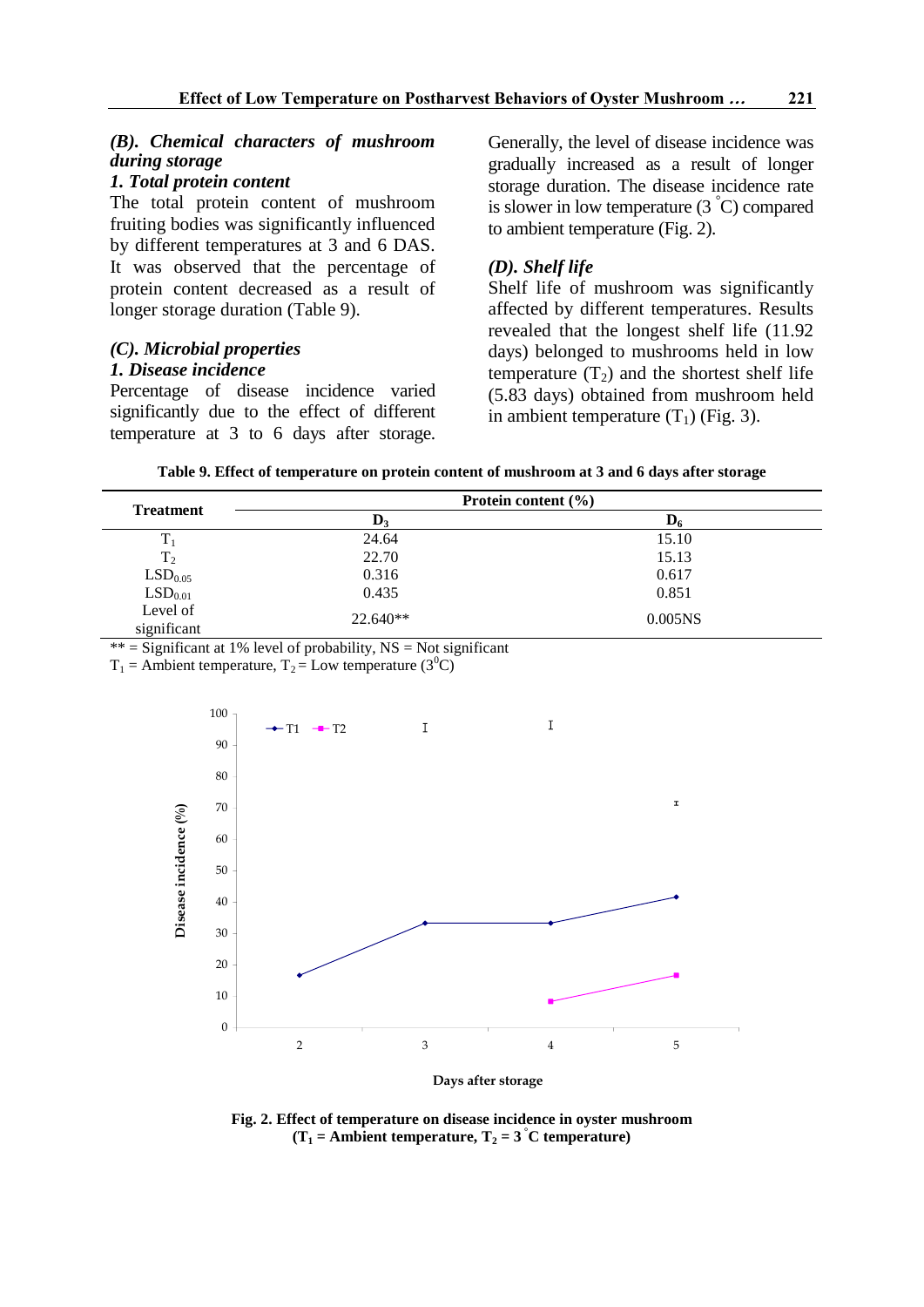

**Fig. 3. Effect of temperature on shelf life (days) of oyster mushroom**  $(T_1 =$  **Ambient temperature,**  $T_2 = 3$  **°C temperature)** 

### **Discussion**

Color is one of the most important criteria of edible mushroom. The color scores increased as the duration of storage progressed at ambient temperature  $(T_1)$ than the color of those exposed to low temperature  $(3 \text{ }^{\circ}C)$   $(T_2)$ . The increase in color score during storage might be due to series of physico-chemical changes such as rapid respiration rate, microbial attack of the fruiting bodies, enzymatic oxidation and degradation. It has been known that high temperature accelerates and low temperature decelerate respiration. For this reason, mushroom kept under low temperature had less color change but those in ambient temperature had rapid change in color. Mohapatra et al. (2008) reported that a steady increase in the color pattern was evident as storage time progressed. The color of mushrooms are predominantly white when they are initially purchased, but as the storage days progressed the discoloration on their cap intensified due to enzymatic reactions.

Hyphae of white strains are virtually colorless and translucent but they contain enzymes which react with the substrates in the cell content to form pigmented compounds under certain conditions, which result in browning of mushrooms during postharvest (Burton, 1986).

The firmness of mushrooms changed due to change in their chemical properties. It was observed that the firmness changes occurred at faster rate in ambient temperature  $(T_1)$  at 7 DAS (became very soft), whereas the rate was slower in case of those fruiting bodies kept in low temperature  $(T_2)$ , which were slightly soft mushroom. According to Alikhani-Koupaei et al. (2014), firmness best describes as changes in metabolic activity and water content in the mushroom. Most satisfactory result was obtained under low temperature due to slower rate of change in chemical and microbial activities. This result is similar to those reported by Alikhani-Koupaei et al. (2014).

Freshness changes occurred at faster rate in ambient temperature  $(T_1)$  within 7 days, whereas the rate was slower in case of those fruiting bodies kept in low  $(3 \degree C)$ temperature  $(T_2)$ . The present result was somehow similar to the findings of Choi and Kim, (2003) who reported that film packaging prevented the deterioration of mushroom freshness and texture during storage. The degradation of freshness over time would probably due to the increase in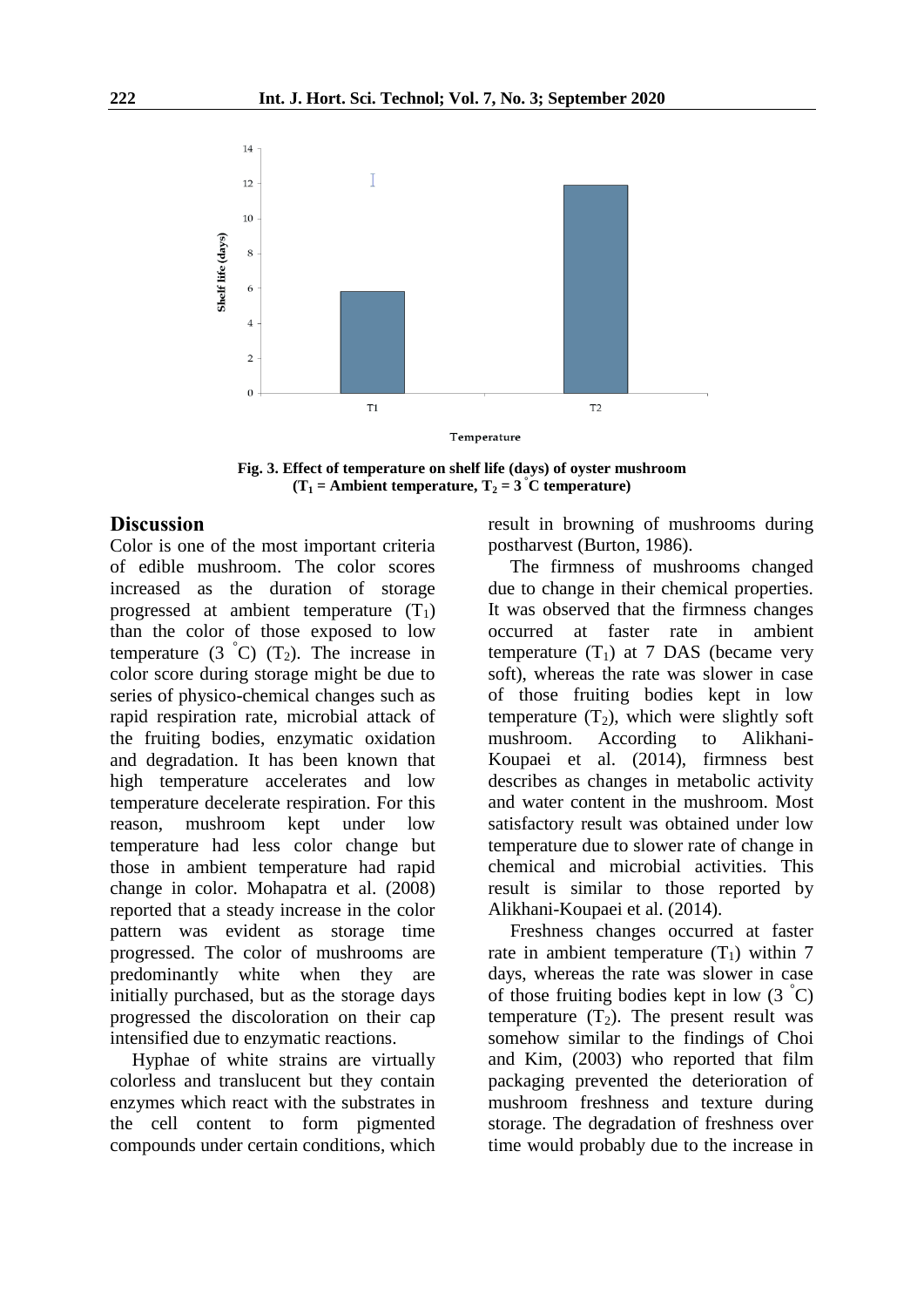transpiration, dehydration, respiration and disease attack.

The appearance is depended on many factors (such as moisture content, vitamin and mineral content, chemical properties and microbial properties). Mushroom stored at  $3^{\circ}$ C, the appearance is preserved in good condition up to 7 days. Under low temperature the respiration rate is slower and high temperature causes higher rate of respiration. Decreases in transpiration can result in maintenance of appearance in mushrooms held under cold treatment. Gormley et al. (1967) reported that wrinkling and brown patches on surfaces of uncovered mushrooms are due to excessive loss of moisture.

Flavour is depended on many factors (such as microbial growth, chemical properties and vitamin). After harvesting, mushroom had a specific excellent flavour. During storage the flavor was changed. Low temperature is one of the major causes for long time of flavor preservation. Mushroom held in ambient temperature preserved their flavour for only 2 days. Beit-Halachmy et al. (1992) found out that unpleasant odors can be detected in mushrooms packaged with non-perforated film, although they disappeared after a short period. These unpleasant odors were also found under  $1.5-2\%$  O<sub>2</sub> levels.

Texture is one of the important characters for determination of mushroom quality. The texture changes from firm to very soft during post-harvest. After harvesting, the texture changes due to rapid respiration, high temperature and rapid microbial growth. Mushroom stored at 3 °C had lower rate of respiration and transpiration. Lopez-Briones et al*.* (1992) reported that texture losses decrease when the carbon dioxide concentration increase, which is in line with the results obtained in the present study.

Generally, the moisture content decreases as a result of prolong storage duration. Narayana et al. (1993) reported that polyethylene wrapping reduces the rate of respiration by creating modified atmosphere around the vegetable and reduces moisture loss compare to than normal condition. As for dry matter content it was observed that the percentage of dry matter content increased with prolong storage duration. The dry content increased due to losses of moisture content.

For maintaining the quality of mushroom the weight loss changes is an important indicator. So, due to high rate of respiration and temperature the weight loss of mushroom enhanced. Keditsu et al. (2003) also reported that the higher weight loss occurs in unwrapped fruits than the packed ones. Because of higher temperature and respiration rate inside the polypropylene bag rapid weight loss is the consequence.

Protein content of mushrooms decreased gradually during storage. Lopez et al. (1993) reported that protein reduced throughout the storage period from 20.28%<br>to 18.54% at modified atmospheric to 18.54% at modified atmospheric condition.

The disease incidence increased by longer duration of storage of oyster mushrooms. The rate of disease incidence was higher in ambient temperature. The rate of disease incidence was lower in the mushroom kept under low temperature*.*  Due to slower rate of respiration under low temperature, low attack of different pathogen detected in mushroom fruiting bodies. However, the main causes of disease incidence are high temperature and presence of pathogen. Mushrooms exposed to low temperature had lower disease incidence as compared to those exposed to ambient temperature. Wet bubble or Mycogone, dry bubble or Verticillium, cobweb or Dactylium are the fungal diseases and blotch/bacterial blotch or brown blotch, ginger blotch and mummy diseases are the bacterial diseases of mushroom (Fletcher and Gaze, 2008).

The extension of shelf life of mushroom has been one of the most important concerns in postharvest industry of mushroom. Effects of low temperature was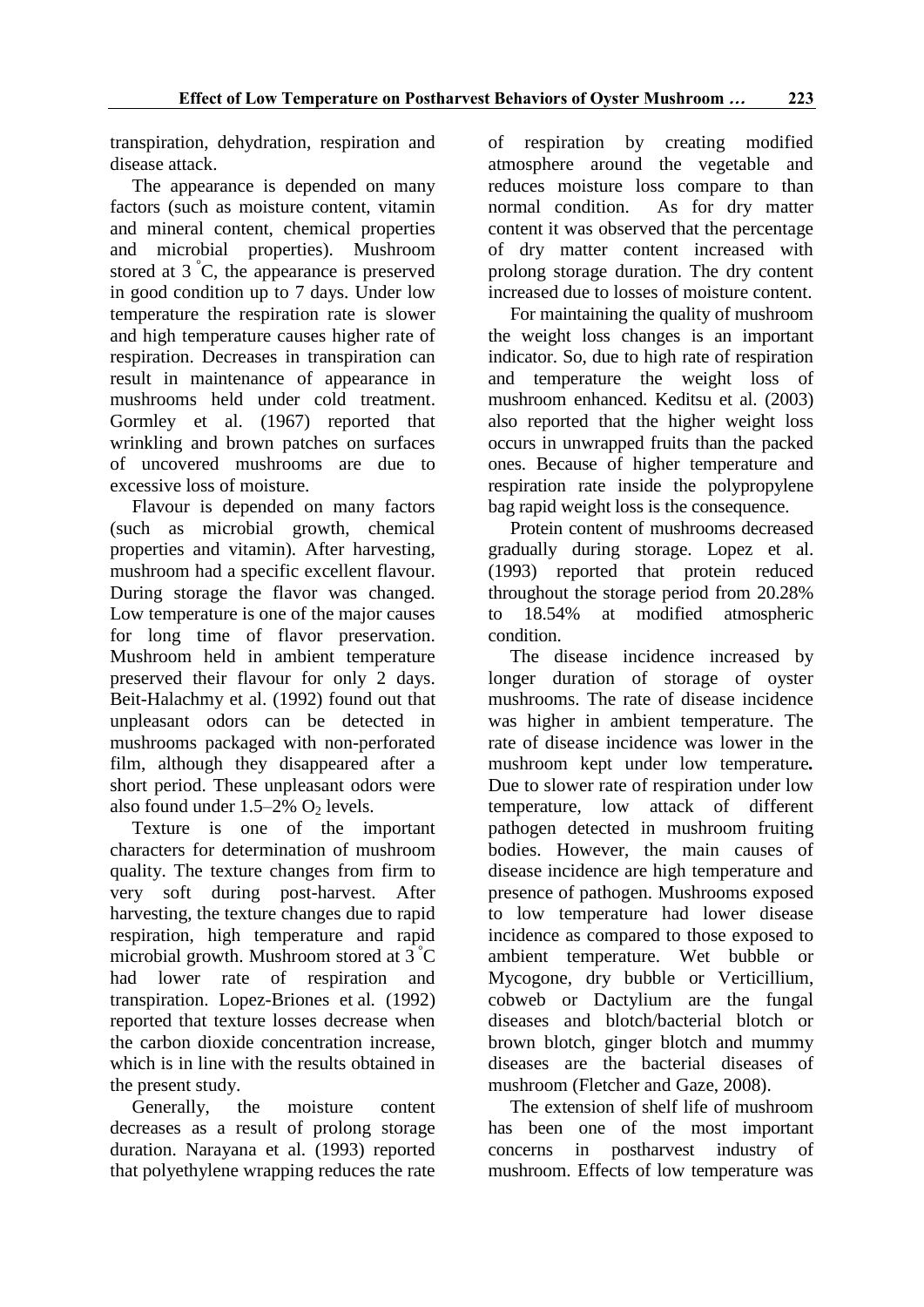also significant in extending shelf life of mushroom. The longest shelf life was obtained in mushroom stored at 3 °C, which was possibly due to the reduced rate of physico-chemical changes, reduced weight loss and minimal disease severity. Burton and Twyning, (1989) reported that mushroom has a short shelf-life of 1–3 days at ambient temperature and 8–10 days under refrigeration conditions. They are highly perishable due to their thin and porous epidermal structure resulting in high respiration rates, which induce its deterioration immediately after harvest. Villaescusa et al. (2003) reported that fresh mushrooms are a known perishable commodity, with a short shelf life of 1-3 days when compared to most vegetables at ambient temperature, due to high respiration rate and low ethylene production. They have no cuticle to protect them from physical or microbial changes or water loss.

# **Conclusion**

A very few research works have been done on prolonging the shelf life of mushroom. But there are few reports related to the oyster mushroom. Therefore, this research was conducted to investigate the effect of low temperature on color, firmness, freshness, texture, appearance, flavour, total weight loss, moisture content, dry matter content, total protein percentage, disease incidence, disease severity and shelf life of oyster mushroom. Mushroom stored at 3 °C temperature kept their quality better with longer shelf life than those exposed to ambient temperature. Therefore, the results of this experiment will be useful for long term storage, quality control, transportation and marketing, and will also be beneficial for both the growers and consumers. The nutritional qualities and taste test required to be carried out to explicitly recommend this technology.

# **Acknowledgement**

Authors are grateful to the ministry of science and technology, Bangladesh for

providing financial support to conduct this research work.

# **Conflict of Interest**

Authors have no conflict of interest to report.

### **References**

- 1. Alam N, Khan A, Hossain M.S, Amin S.M.R, Khan L.A. 2007. Nutritional analysis of dietary mushroom *Pleurotus florida* Eger and *Pleurotus sajor*-*caju* (Fr.) Singer. Bangladesh Journal of Mushroom (**1)** 1-7.
- 2. Alam SM, Saboohi R. 2001. Importance of mushroom. WWW.mush-world.com.htm
- 3. Alam SM, Saboohi R. 2016. Importance of mushroom. [Online] Available at: www.mush-worldcom.htm.
- 4. Alikhani-Koupaei M, Mazlumzadeh M, Sharifani M, Adibian M. 2014. Enhancing stability of essential oils by microencapsulation for preservation of button mushroom during postharvest. Journal of Food Science Nutrient, 2(5), 526–533. https:// doi.org/10.1002/fsn3.129
- 5. AOAC (Association of Official Analytical Chemists). 1980. Official methods of analysis  $(13<sup>th</sup> Edn)$ , Washington D.C., USA.
- 6. AOAC, 2000. Fruits and fruit products. In: Official Methods of AOAC (Ed. W. Horwitz), Gaithersburg, MD, USA.
- 7. Atkins F.C. 1966: Mushroom growing today, Macmillan. New York
- 8. Beit-Halachmy I, Mannheim C.H. 1992. Modified atmosphere packaging beneficial for fresh mushrooms. Lebensm.- Wiss. Technol. 25 426-432.
- 9. Brennan M, Le Port G, Gormley R. 2000. Postharvest treatment with citric acid or hydrogen peroxide to extend the shelf life of fresh sliced mushrooms. Leben Wiseen Tech 33:285–9.
- 10.Burton K.S, Twyning R.V. 1989. Extending mushroom storage life by combining modified atmosphere packaging and cooling. Acta. Horticulture 258 565-571.
- 11.Burton K.S, Noble R. 1993. The influence of flush number, bruising and storage temperature on mushroom quality. Postharvest Biology and Technology. 3(1), 39-47.
- 12.Burton K.S. 1986. Quality investigations into mushroom browning. Mushroom Journal. 158: 68-70.